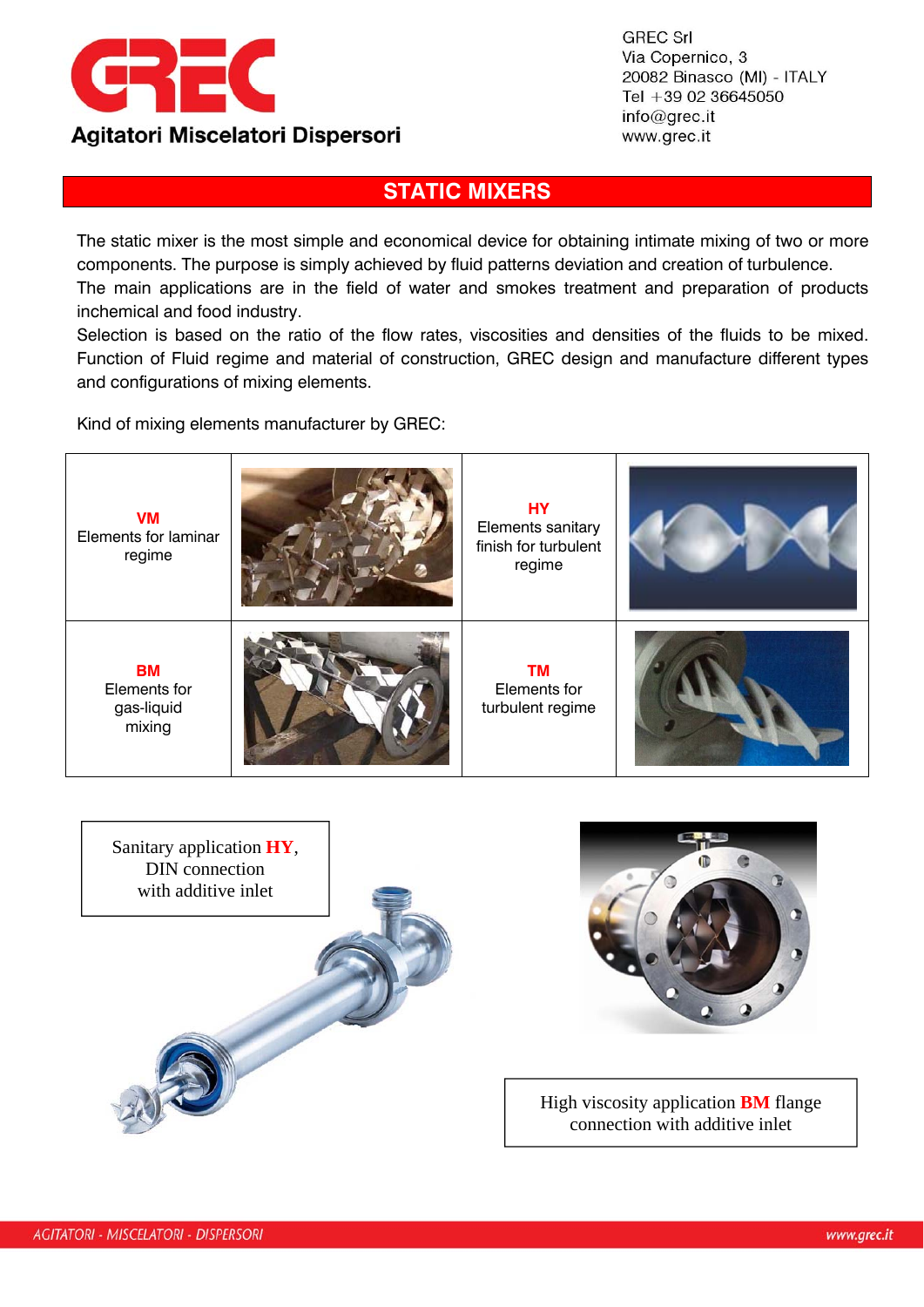

**GREC Srl** Via Copernico, 3 20082 Binasco (MI) - ITALY Tel +39 02 36645050 info@grec.it www.grec.it

## **STATIC MIXER SERIES TM – TURBULENT REGIME**

|                                 | Rev | Date     | BY | Verif | Appr. |
|---------------------------------|-----|----------|----|-------|-------|
| Model: $TM4/6-DN25 \div 80PN16$ |     | 01/10/12 | МF | MМ    | МM    |
|                                 |     |          |    |       |       |

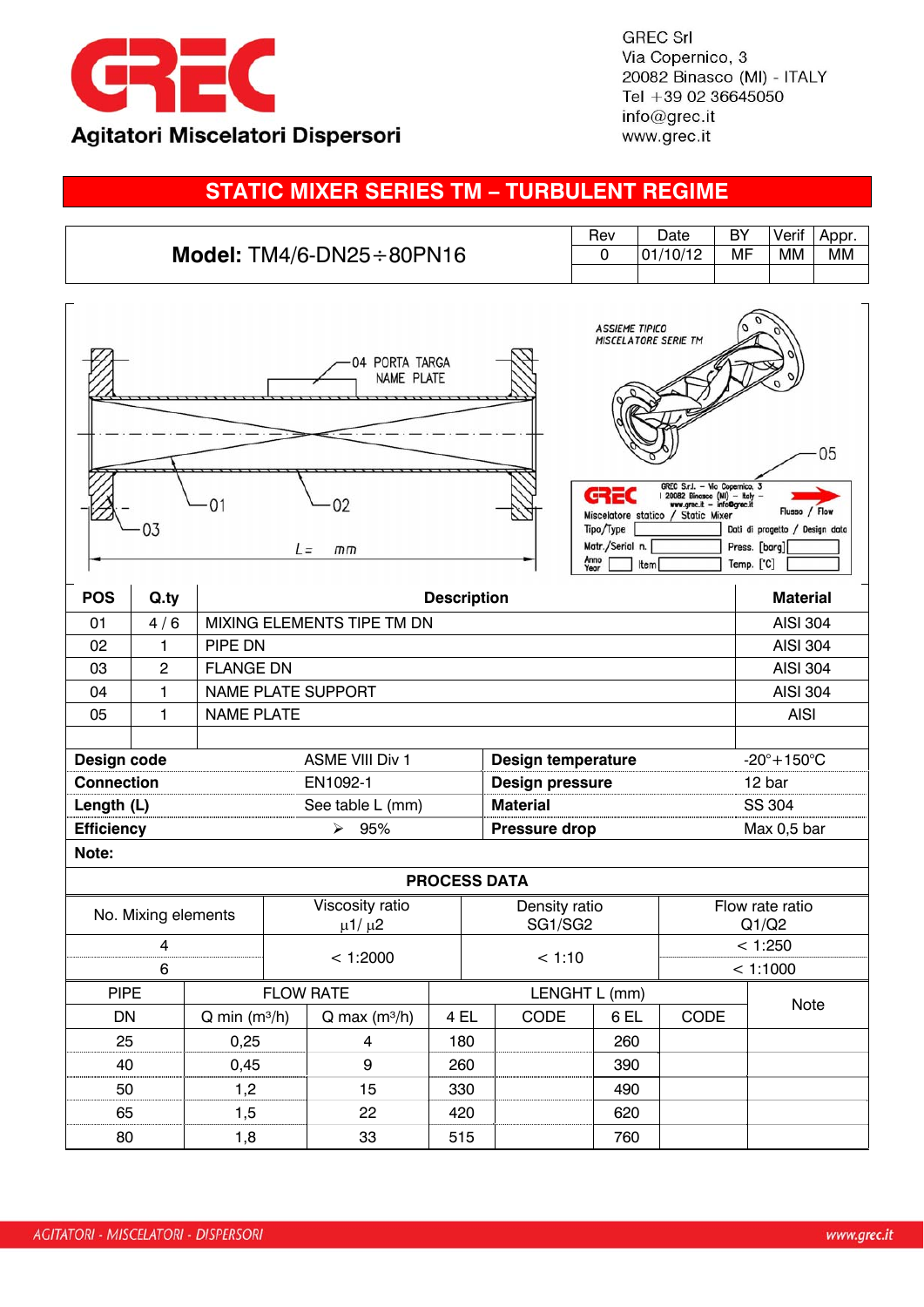

**GREC Srl** Via Copernico, 3 20082 Binasco (MI) - ITALY Tel +39 02 36645050 info@grec.it www.grec.it

## **STATIC MIXER SERIES TM-R – TURBULENT REGIME**

| Model: $TM4/6-R-DN25 \div 80PN16$                                                                                                                                                                                                                                                                                                                                                                                                                                |                |                                      |                             |          |                      |                     | Rev<br>0               | Data<br>01/10/12          |        | Fatto<br>MF   | Verif<br><b>MM</b> | Appr.<br><b>MM</b>        |  |  |
|------------------------------------------------------------------------------------------------------------------------------------------------------------------------------------------------------------------------------------------------------------------------------------------------------------------------------------------------------------------------------------------------------------------------------------------------------------------|----------------|--------------------------------------|-----------------------------|----------|----------------------|---------------------|------------------------|---------------------------|--------|---------------|--------------------|---------------------------|--|--|
|                                                                                                                                                                                                                                                                                                                                                                                                                                                                  |                |                                      |                             |          |                      |                     |                        |                           |        |               |                    |                           |  |  |
| D<br>d<br>06<br>04 PORTA TARGA<br>NAME PLATE<br>s<br><b>SERIE DI ELEMENTI</b><br>REMOVIBILI ASSIEME TIPICO<br>05<br>MISCELATORE SERIE TM<br>01<br>02<br>GREC S.r.l. - Via Copernico, 3<br>1 20082 Binasco (MI) - Italy -<br>www.grec.it - info@grec.it<br>GREC<br>03<br>Flusso / Flow<br>Miscelatore statico / Static Mixer<br>L=<br>mm<br>Tipo/Type<br>Dati di progetto / Design data<br>Matr./Serial n.<br>Press. [barg]<br>Anno<br>Year<br>Temp. [°C]<br>Item |                |                                      |                             |          |                      |                     |                        |                           |        |               |                    |                           |  |  |
| <b>POS</b>                                                                                                                                                                                                                                                                                                                                                                                                                                                       | Q.ty           |                                      | <b>Description</b>          |          |                      |                     |                        |                           |        |               |                    | <b>Material</b>           |  |  |
| 01                                                                                                                                                                                                                                                                                                                                                                                                                                                               | 4/6            | REMOVABLE MIXING ELEMENTS TIPE TM DN |                             |          |                      |                     |                        |                           |        |               | <b>AISI 304</b>    |                           |  |  |
| 02                                                                                                                                                                                                                                                                                                                                                                                                                                                               | 1              | PIPE DN                              |                             |          |                      |                     |                        |                           |        |               | <b>AISI 304</b>    |                           |  |  |
| 03                                                                                                                                                                                                                                                                                                                                                                                                                                                               | $\overline{2}$ | <b>FLANGE DN</b>                     |                             |          |                      |                     |                        |                           |        |               |                    | <b>AISI 304</b>           |  |  |
| 04                                                                                                                                                                                                                                                                                                                                                                                                                                                               | $\mathbf{1}$   | <b>NAME PLATE SUPPORT</b>            |                             |          |                      |                     |                        |                           |        |               |                    | <b>AISI 304</b>           |  |  |
| 05                                                                                                                                                                                                                                                                                                                                                                                                                                                               | 1              | <b>NAME PLATE</b>                    |                             |          |                      |                     |                        |                           |        |               | <b>AISI</b>        |                           |  |  |
|                                                                                                                                                                                                                                                                                                                                                                                                                                                                  |                |                                      |                             |          |                      |                     |                        |                           |        |               |                    |                           |  |  |
| Design code                                                                                                                                                                                                                                                                                                                                                                                                                                                      |                |                                      | <b>ASME VIII Div 1</b>      |          |                      |                     |                        | <b>Design temperature</b> |        |               |                    | $-20^\circ + 150^\circ C$ |  |  |
| <b>Connection</b>                                                                                                                                                                                                                                                                                                                                                                                                                                                |                |                                      | EN1092-1                    |          |                      |                     | <b>Design pressure</b> |                           |        |               |                    | 12 bar                    |  |  |
| Length (L)<br>See table L (mm)                                                                                                                                                                                                                                                                                                                                                                                                                                   |                |                                      |                             |          | <b>Material</b>      |                     |                        |                           |        | <b>SS 304</b> |                    |                           |  |  |
| <b>Efficiency</b><br>95%<br>➤                                                                                                                                                                                                                                                                                                                                                                                                                                    |                |                                      |                             |          | <b>Pressure drop</b> |                     |                        |                           |        | Max 0,5 bar   |                    |                           |  |  |
| Note:                                                                                                                                                                                                                                                                                                                                                                                                                                                            |                |                                      |                             |          |                      |                     |                        |                           |        |               |                    |                           |  |  |
|                                                                                                                                                                                                                                                                                                                                                                                                                                                                  |                |                                      |                             |          |                      | <b>PROCESS DATA</b> |                        |                           |        |               |                    |                           |  |  |
| Viscosity ratio<br>Density ratio<br>No. Mixing elements                                                                                                                                                                                                                                                                                                                                                                                                          |                |                                      |                             |          |                      | Flow rate ratio     |                        |                           |        |               |                    |                           |  |  |
| $\mu$ 1/ $\mu$ 2                                                                                                                                                                                                                                                                                                                                                                                                                                                 |                |                                      |                             |          |                      | SG1/SG2             |                        |                           | Q1/Q2  |               |                    |                           |  |  |
| 4                                                                                                                                                                                                                                                                                                                                                                                                                                                                |                |                                      |                             | < 1:2000 |                      |                     | < 1:10                 |                           |        | < 1:250       |                    |                           |  |  |
| 6                                                                                                                                                                                                                                                                                                                                                                                                                                                                |                |                                      |                             |          |                      |                     |                        |                           |        |               | < 1:1000           |                           |  |  |
| <b>PIPE</b>                                                                                                                                                                                                                                                                                                                                                                                                                                                      |                |                                      | <b>FLOW RATE</b>            |          |                      | LENGHT L (mm)       |                        |                           |        |               | Note               |                           |  |  |
| DN                                                                                                                                                                                                                                                                                                                                                                                                                                                               |                | $Q$ min (m <sup>3</sup> /h)          | $Q$ max (m <sup>3</sup> /h) | 4 EL     |                      | CODE                | 6 EL                   | CODE                      | D      | $\mathsf{d}$  | s                  |                           |  |  |
| 25                                                                                                                                                                                                                                                                                                                                                                                                                                                               |                | 0,25                                 | $\overline{4}$              | 180      |                      |                     | 260                    |                           | 68     | 22            | 3                  |                           |  |  |
| 40                                                                                                                                                                                                                                                                                                                                                                                                                                                               |                | 0,45                                 | $\boldsymbol{9}$            | 260      |                      |                     | 390                    |                           | 88     | 36            | 3                  |                           |  |  |
| 50                                                                                                                                                                                                                                                                                                                                                                                                                                                               |                | 1,2                                  | 15                          | 330      |                      |                     | 490                    |                           | 102 48 |               | 3                  |                           |  |  |
| 65                                                                                                                                                                                                                                                                                                                                                                                                                                                               |                | 1,5                                  | 22                          | 420      |                      |                     | 620                    |                           | 120 58 |               | 3                  |                           |  |  |
| 80                                                                                                                                                                                                                                                                                                                                                                                                                                                               |                | 1,8                                  | 33                          | 515      |                      |                     | 760                    |                           | 130 74 |               | 3                  |                           |  |  |